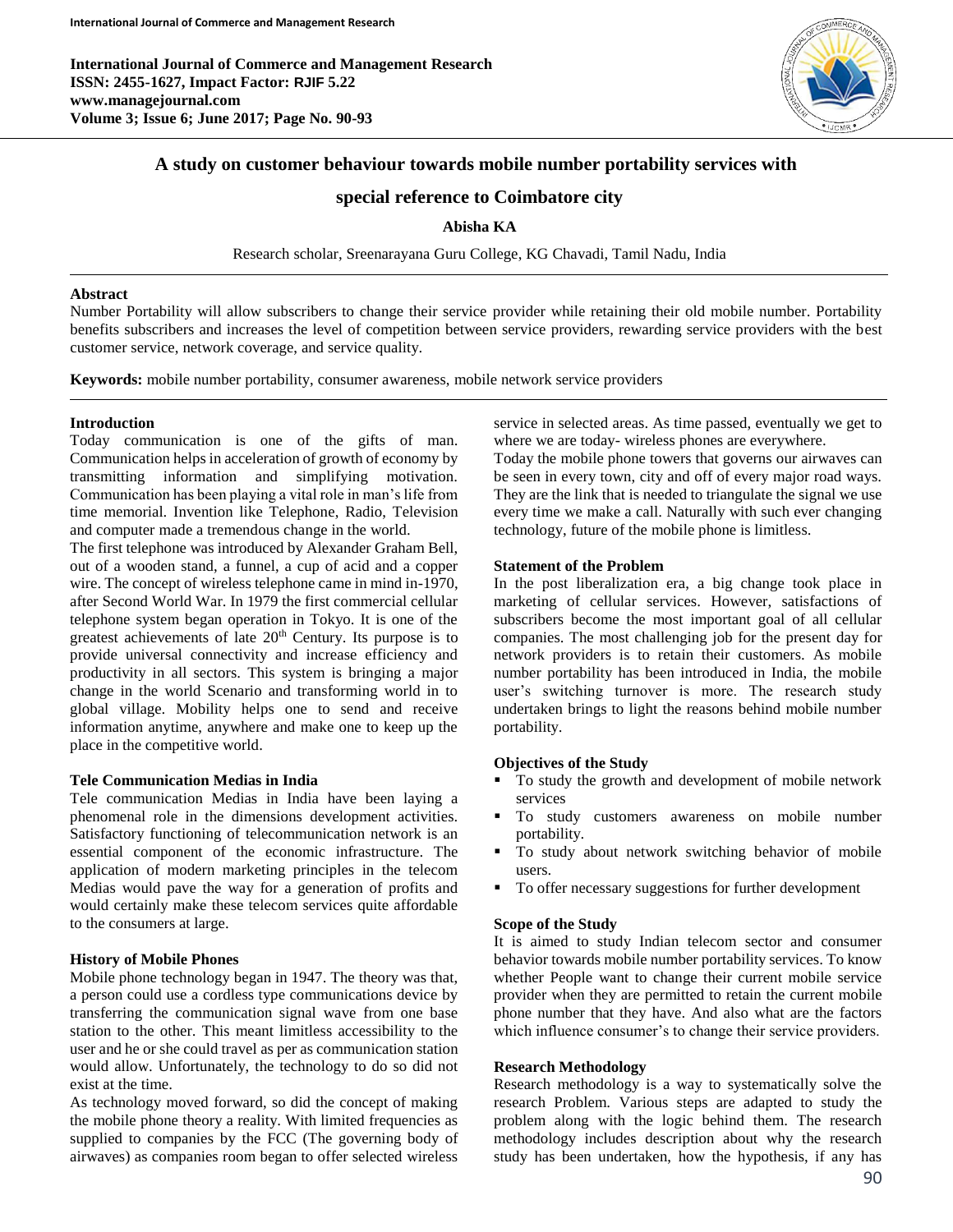defined, what data have been collected and what particular method have been adopted. So by framing a right methodology it is possible to gain a deeper insight into the research problem and also it gives a full proof action plan for carrying out the project successfully. In brief, research methodology of any study would help planning, executing, bringing relevance and reviving the purpose of the study.

#### **Limitations of the Study**

- The study is restricted to Coimbatore district only. Hence the result may not be generalized.
- Only 150 respondents were considered as sample for the study.
- Time has played a major constraint in restricting the study.
- All the findings and observations are based on respondent's opinion.

Therefore, there is a possibility for personal bias.

#### **Mobile Number Portability in India**

"Moving forward, we aim to create one nation – one license

across services and service areas. We aim to achieve one nation – full mobile number portability and work towards one nation – free roaming," Telecom Minister sri Kapil Sibal said while unveiling the draft new telecom policy 2011.

Mobile number portability has been introduced in India, in two phases. It has been introduced first in Indian metro city and groups a telecom zones. On December 31, 2009, and afterward in the remaining part of the country, by march 20, 2010.Subscribers have to pay up all due bills before making an application for mobile number portability. The mobile porting fee is to be paid to the latest operator. No fee payment is necessary to be the operator you are parting. TRAI said that porting between mobile operators be supposed to be accomplished within four days. There's catch though. Users cannot change operator and return number if you have been with that service operator for less than three months. Prepaid users must keep in mind that their balance time and SMS will disappear if they switch to a deferent operator. The highest downtime between deactivating the existing connection and starting the new connection will be a maximum of two hours.

|  | able |  |
|--|------|--|
|--|------|--|

| <b>Service Area Wise Mobile Number Portability Requests</b> |              |            |                 |
|-------------------------------------------------------------|--------------|------------|-----------------|
| <b>Service Area</b>                                         | $May-12$     |            | Jun-12 % Change |
| Delhi                                                       | 1,928,622    | 2.027.214  | 5.11%           |
| Gujarat                                                     | 4.579.884    | 4,944,698  | 7.97%           |
| Himachal Pradesh                                            | 219.967      | 236,535    | 7.53%           |
| Haryana                                                     | 2.084.325    | 2.195.961  | 5.36%           |
| Jammu & Kashmir                                             | 7.940        | 8.382      | 5.57%           |
| Maharashtra                                                 | 4.067.821    | 4.487.873  | 10.33%          |
| Mumbai                                                      | 1.735.397    | 1,906,854  | 9.88%           |
| Punjab                                                      | 1,838,828    | 1.927.931  | 4.85%           |
| Rajasthan                                                   | 4.617.554    | 5.061.178  | 9.61%           |
| Uttar pradesh -East                                         | 2.913.251    | 3.166.424  | 8.69%           |
| Uttar pradesh - West                                        | 2.802.442    | 3.077.215  | 9.80%           |
| Total (Zone 1)                                              | 26.796.031   | 29,040,265 | 8.38%           |
| Andhra Pradesh                                              | 4.809.997    | 5.202.957  | 8.17%           |
| Assam                                                       | 161.342      | 182,319    | 13.00%          |
| Bihar                                                       | 983.121      | 1.076.507  | 9.50%           |
| Karnataka                                                   | 5.815.371    | 6.428.904  | 10.55%          |
| Kerala                                                      | 2.347.120    | 2,502,641  | 6.63%           |
| Kolkata                                                     | 1.019.767    | 1.083.911  | 6.29%           |
| Madhya Pradesh                                              | 2.978.919    | 3,200,013  | 7.42%           |
| North East                                                  | 60.380       | 70,340     | 16.50%          |
| Orissa                                                      | 988,448      | 1.038.192  | 5.03%           |
| Tamil Nadu                                                  | 2,804,868    | 3.007.643  | 7.23%           |
| West Bengal                                                 | 1.397.511    | 1.492.944  | 6.83%           |
| Total (Zone 2)                                              | 23,366,844   | 25,286,371 | 8.21%           |
| Total (Zone1 + Zone2)                                       | 50, 162, 875 | 54,326,636 | 8.30%           |

**\****source***:** website of telecommunication

#### **Tamil Nadu Sixth in Mobile Number Portability**

If competition offers choice, portability offers convenience. When customers get both, they go in for a change. A year after the Telecom Regulatory Authority of India (TRAI) allowed mobile phone subscribers to switch to a competitively packaged service with the convenience of retaining their phone number, over 2.92 core Indians have changed their telecom operator. According to Union Ministry of Communications data, ever since the mobile number portability was introduced in January 2011, 29240858 subscribers had opted for it.

In Tamil Nadu, 18.31 lakh subscribers had switched to a new service provider in the beginning of December 2012. Karnataka, which has a vast upwardly mobile population in Bangalore, witnessed the highest number of shift in the country. Service providers there honored a whopping 28.33 lakh requests for portability. Gujarat comes next with 27.98 lakh subscribers followed by AP with 26.87 lakh customers

looking for a better service. The lowest portability of 4,793 subscribers was in Jammu and Kashmir.

Analysts said the highest portability requests (33 per cent) came in April 2011. In December alone, 34 lakh people opted for a new service provider, a jump of 13.17 per cent from November 2011. "Most requests come from young subscribers who are attracted by a better package with loads of free talk time," says Shanmuganathan, a multiple SIM card dealer. **\***Note – as per 2011 data

#### **Findings**

#### **Simple percentage**

- The majority (60%) of the respondents are male.
- $\blacksquare$  The majority (43%) of the respondents are in the age group of below 25 years.
- The majority (66%) of the respondents are single.
- The majority (68%) of the respondents are from urban area.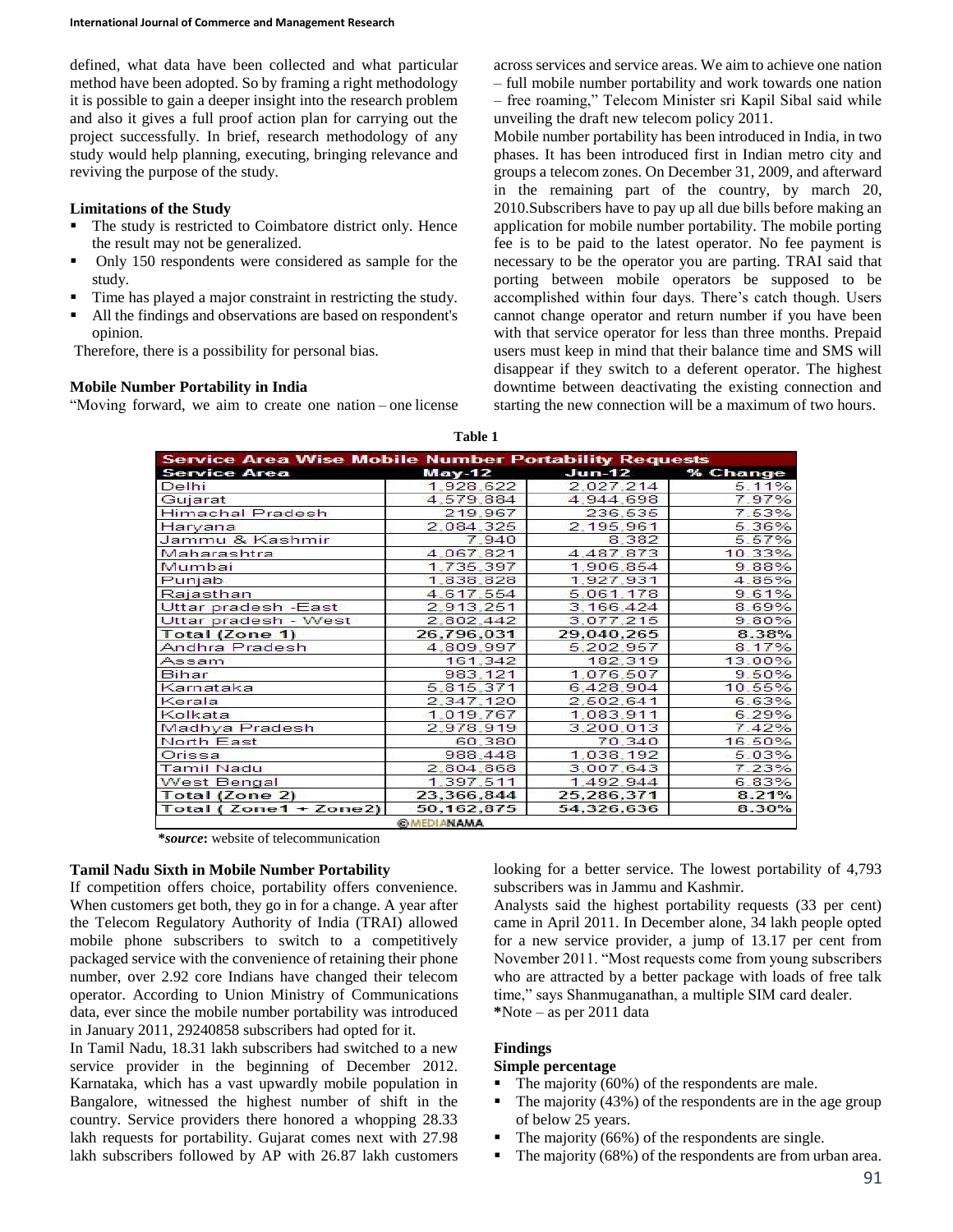- $\blacksquare$  The majority (38 %) of the respondents are graduates.
- Majority (36%) of the respondents are in the category of employees.
- $\blacksquare$  The majority (38%) of the respondents have the family income between Rs 10001 – Rs 20000.
- Majority (59%) of the respondents are belongs to 4-5 members of family.
- Majority (33%) of the respondents are using two phones.
- Majority (39%) of the respondents considered mobile phones are essential.
- $\blacksquare$  The majority (43%) of the respondents are using mobile phones for personal business and corporate purpose.
- Majority (58%) of the respondents considered mobile phones are very useful than landline.
- $\blacksquare$  The majority (63%) of the respondents make own purchase.
- $\blacksquare$  The majority (51%) of the respondents possess the brand Nokia.
- $\blacksquare$  The majority32 (%) of the respondents influenced through TV.
- $\blacksquare$  The majority (40%) of the respondents use handset with all the facilities.
- The majority (34%) of the respondents purchase their hand set on the basis of the brand name.
- $\blacksquare$  The majority (42%) of the respondents use mobile phone below Rs 5000.
- $\blacksquare$  Majority (81%) of the populations are prepaid subscribers.
- Majority (79%) of the populations are GSM connection.
- Majority (35%) of the respondents are using Airtel services.
- The majority (49%) of the respondents are using current network for one year.
- $\blacksquare$  The majority (55%) of the respondents making 16-25 calls per day.
- The majority (39%) of the respondents have the call duration of 5 -10 minutes.
- $\blacksquare$  The majority (46%) of the respondent monthly bill amount is Rs 101 – Rs 350.
- $\blacksquare$  The majority (67%) of the respondents recharge mobile as and when required.
- $\blacksquare$  The majority (67%) of the respondents recharge mobile as and when required.
- $\blacksquare$  Majority (19%) of the respondents were previously using IDEA network service.
- $\blacksquare$  The majority (44%) of the respondents are using previous network more than 5 years.
- $\blacksquare$  The majority (52%) of the respondents are influence to subscribe previous network by friends.
- $\blacksquare$  The majority (32%) of the respondents changed their number one time.
- The majority (94%) of the respondents says that mobile number portability is good.
- The majority (48%) of the respondents prefer mobile number portability because no need to change the number.
- $\blacksquare$  The majority (39%) of the respondents faced the problem of payment of paying dues or deduction of prepaid balance.
- $\blacksquare$  The majority (61%) of the respondents have the opinion that mobile number portability coming to India is too late.

# **Weighted Average**

- Network coverage is the main reason for preferring current network.
- The weighted average score of 4.5 of awareness about

mobile number portability service in India gets first rank among various aspects

### **Correlation**

- There is a perfect positive degree of correlation between the variables gender and mobile network used.
- There is a perfect moderate degree of correlation between the variables age and monthly bill expense.

### **Chi Square**

- There is a significant Relationship between respondent gender and hand set used.
- There is no significant relationship between respondent gender and opinion about mobile number portability.
- There is a significant relationship between respondent gender and cost of mobile phones.
- There is a significant relationship between gender and mobile network used.
- There is a significant relationship between respondent age and model of hand set used.
- **There is no significant relationship between respondent** educational qualification and opinion about MNP.
- **There is no significant relationship between respondent** occupation and mode of advertisement influenced.
- There is a significant relationship between respondents gender and call duration.
- There is no significant relationship between respondent income and hand set used.
- There is a significant relationship between respondent income and model of hand set used.
- There is a significant relationship between respondent income and current service provider.
- There is no significant relationship between respondent age and customer attrition –better offer from other networks.
- There is no significant relationship between respondent age and customer attrition- network coverage.
- There is no significant relationship between respondent gender and customer attrition- better offer from other networks.
- There is no significant relationship between respondent gender and customer attrition- uninformed balance deduction.

### **Suggestions**

### **Suggestions by customers:**

- **a) For BSNL**
- 1. BSNL should focus on promotional activities
- 2. BSNL should come out with value add service are how tariff but should improve technology on value added services.
- 3. BSNL should take care quality of network services.
- 4. BSNL should continuously advertise different plans available to customers.
- 5. BSNL should issue duplicate sim card at every service centers.

### **b) For Airtel**

- 1. Airtel should reduce tariff and come out with variety of features.
- 2. Airtel should focus on the network congestion both rural and urban areas.